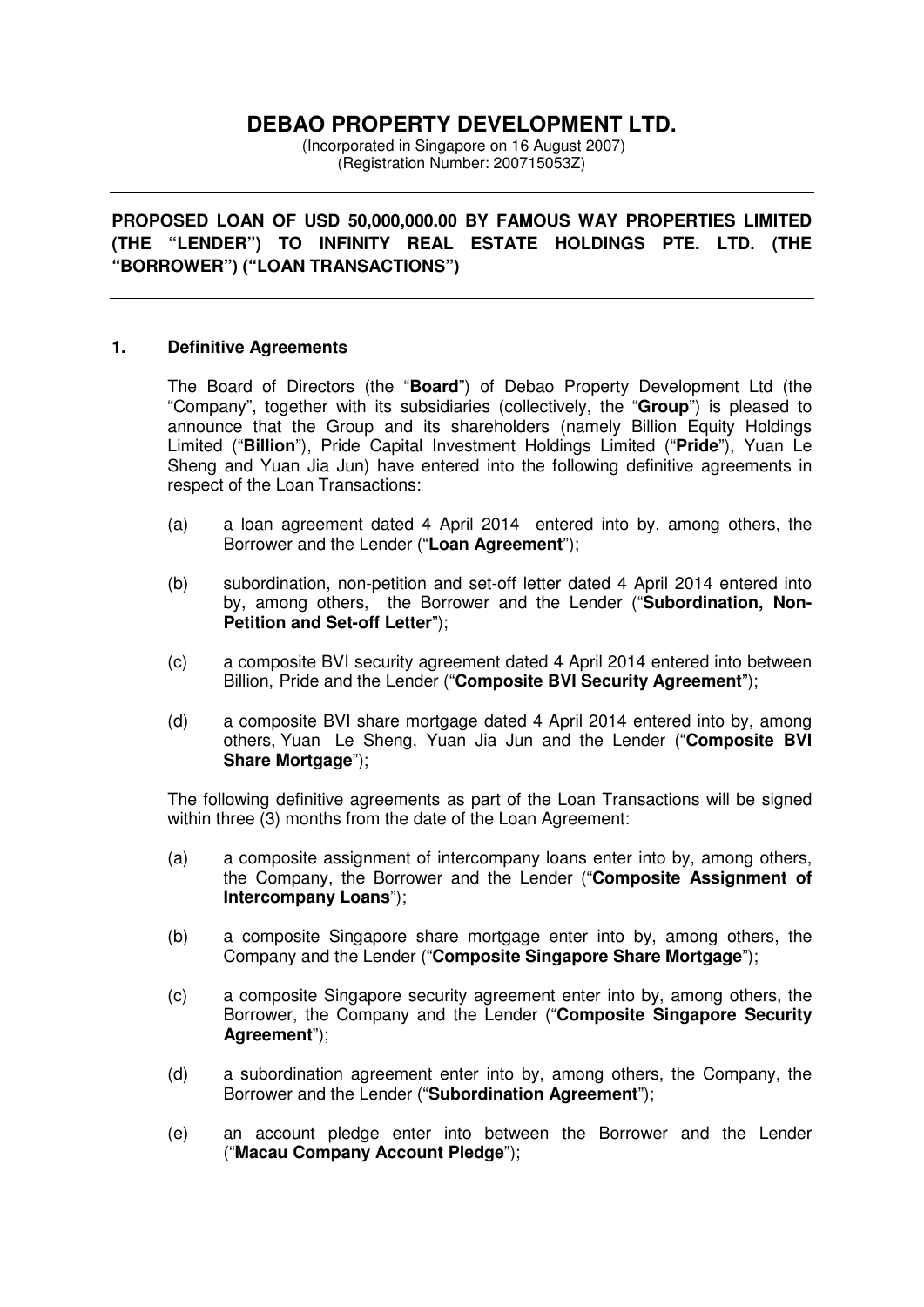- (f) an equity pledge agreement enter into by, among others, the Borrower and the Lender ("**Equity Pledge Agreement (Project Co)**"); and
- (g) an equity pledge agreement enter into by, among others, Foshan Nanhai Debao Property Development Co, Ltd and the Lender ("**Equity Pledge Agreement (Foshan Nanhai)**").

#### **2. Information on the Lender**

The Lender, Famous Way Properties Limited, is an entity incorporated in the British Virgin Island. It is a subsidiary of a private equity fund principally engaged in investment in real estate sector.

#### **3. Information on the Borrower**

The Borrower is a company incorporated under the laws of Singapore with its registered address at 80 Raffles Place, #32-01, UOB Plaza 1, Singapore 048624. It is a wholly-owned subsidiary of the Company. The Borrower owns 100% of Foshan Sanshui Nengrun Property Development Co. Ltd, a company established under the laws of PRC ("**ProjectCo**"). ProjectCo owns and is developing a residential project (Shanshui Longpan) in Sanshui District of Foshan City ("**Project**").

#### **4. Material Terms of the Loan Agreement**

The material terms of the Loan Agreement are, inter alia, as follows:

- (a) Interest: fixed rate of 15% per annum.
- (b) Repayment Date: the repayment date of the loan shall be three years following the date the loan is to be utilized ("**Original Maturity Date**"), or if such date is extended, five years following the date the loan is utilized ("**Final Maturity Date**").
- (c) Disbursement date of the loan: the loan shall be disbursed any time from the receipt of the request for the loan by the Lender and up until the date on which the loan is utilized as agreed between the parties.
- (d) Purpose of the loan: the loan shall be utilized to inject into ProjectCo as part of the registered capital for the ProjectCo.
- (e) Revenue Fee: the Borrower must pay to the Lender an additional fee in an aggregate amount equal to 1.8% or 1.4% of all gross sales revenue received or receivable by Project Co for the period from utilization of the loan up until and including the Original Maturity Date or Final Maturity Date respectively, or in each case at such later date when all outstanding principal and interest have been fully paid up and all payments confirmed and received by the Lender.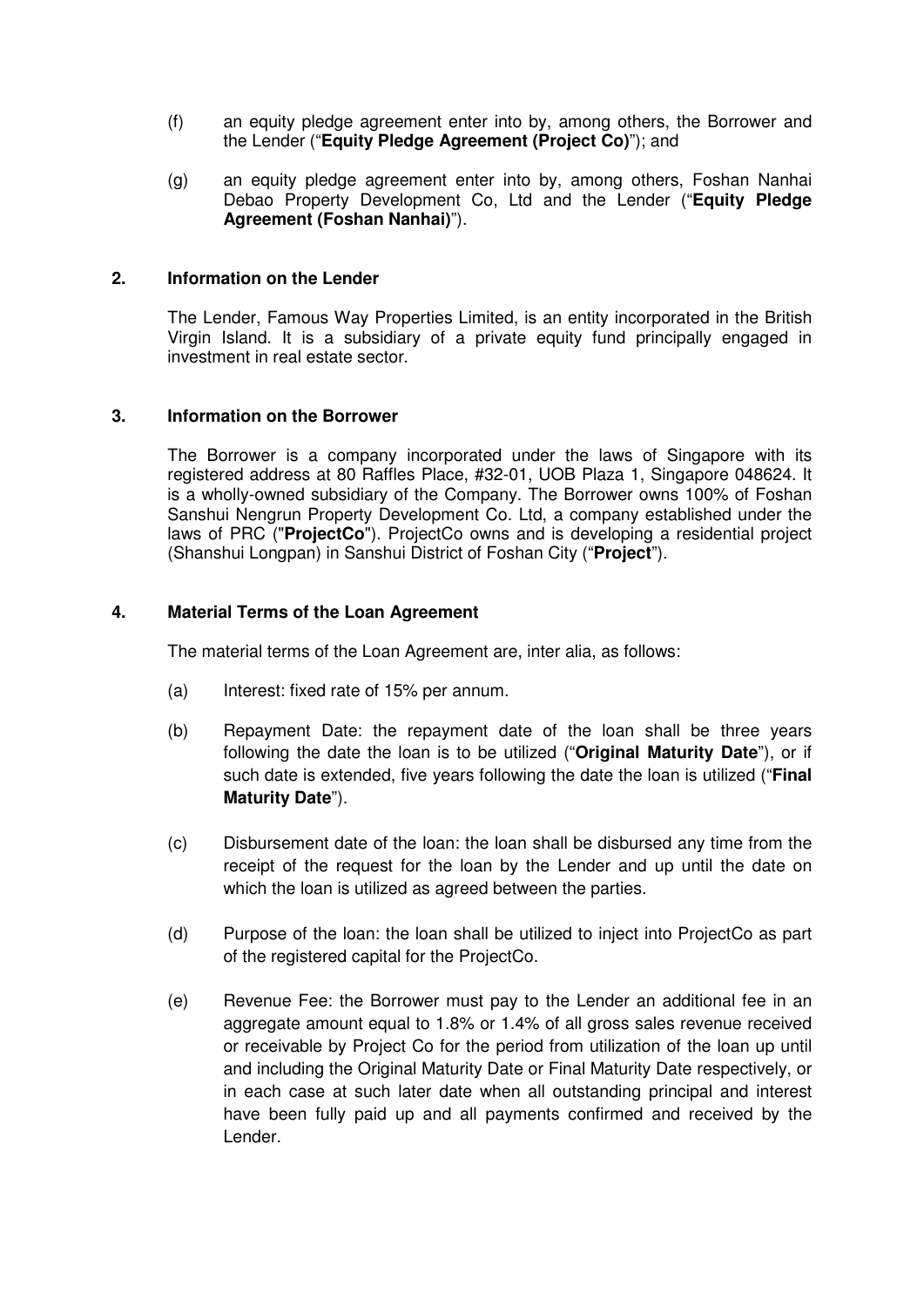#### **5. Interested Person Transaction**

Yuan Le Sheng, who is the sole shareholder of Billion, is the Executive Chairman of the Company, and Yuan Jia Jun, who is the sole shareholder of Pride, is the son of the Executive Chairman (collectively, the "**Subject Shareholders**"). As credit support for the Loan, the Subject Shareholders will voluntarily provide security to the Loan with no consideration of any kind.

As required under the Loan Transactions, Yuan Le Sheng, Yuan Jia Jun, Billion and Pride shall execute the following agreements as security to the loan:

- (a) Pursuant to the Composite BVI Security Agreement, Billion and Pride shall charge all their assets in favour of the Lender;
- (b) Pursuant to the Composite BVI Share Mortgage, Yuan Le Sheng and Yuan Jia Jun shall charge all their shares in Billion and Pride respectively in favour of the Lender;
- (c) Pursuant to the Composite Assignment of Intercompany Loans, Yuan Le Sheng, Yuan Jia Jun, Billion and Pride shall assign all their rights in respect of its intercompany loans in favour of the Lender;
- (d) Pursuant to the Composite Singapore Share Mortgage, Yuan Le Sheng, Billion and Pride shall charge all their shares in the Company in favour of the Lender; and
- (e) Pursuant to the Loan Agreement, Yuan Le Sheng, Yuan Jia Jun, Billion and Pride shall jointly and severally guarantee to the Lender, among others, the punctual performance by the Borrower of all its obligations.

#### **6. Rationale of the Loan Transactions**

The loan shall be utilized to inject into the ProjectCo as part of the registered capital for the Project. The Board, having considered the terms of the Definitive Agreements, is of the view that the Loan Transactions is beneficial to the Group for the following reasons:

- (a) It is a viable and necessary step to fulfill the capital commitment towards the ProjectCo;
- (b) It will strengthen the cash flow position of the Group in the next 3 to 5 years.

### **7. Interests of Directors and Controlling Shareholders**

To the best of the Directors' knowledge, none of the Directors and controlling shareholders has any interest, direct or indirect, in any of the Loan Transactions, save as disclosed any Interested Person Transaction in Paragraph 5 of the Announcement.